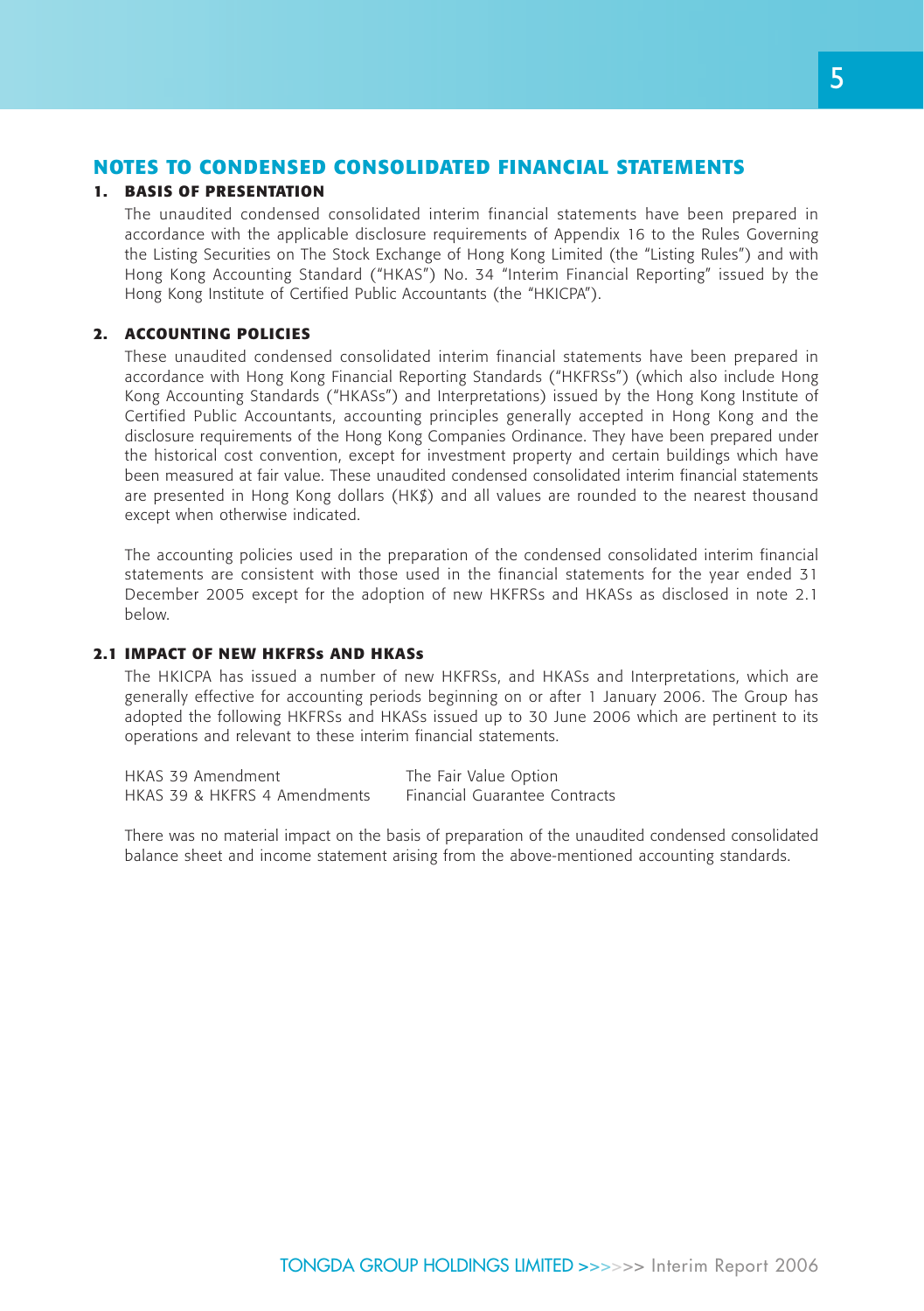# **3. SEGMENT INFORMATION**

The following tables present revenue and results for the Group's business segments for the period ended 30 June 2006 and 2005.

*(a) Business segments*

|                                                                             |                                                 |                         | Unaudited six months ended 30 June 2006                       |                                           |                                       |                                       |
|-----------------------------------------------------------------------------|-------------------------------------------------|-------------------------|---------------------------------------------------------------|-------------------------------------------|---------------------------------------|---------------------------------------|
|                                                                             | <b>Electrical</b><br>fittings<br><b>HKS'000</b> | parts<br><b>HKS'000</b> | <b>Ironware Communication</b><br>facilities<br><b>HKS'000</b> | Corporate<br>and others<br><b>HKS'000</b> | <b>Eliminations</b><br><b>HKS'000</b> | <b>Consolidated</b><br><b>HKS'000</b> |
| Segment revenue:<br>Sales to external customers<br>Intersegment sales       | 228,466<br>159                                  | 187,204<br>4,165        | 101,780                                                       | 33,661                                    | (4,324)                               | 551,111                               |
| Total                                                                       | 228,625                                         | 191,369                 | 101,780                                                       | 33,661                                    | (4, 324)                              | 551,111                               |
| Segment results                                                             | 65,489                                          | 14,423                  | 5,736                                                         | (2, 652)                                  | (3,956)                               | 79,040                                |
| Unallocated income                                                          |                                                 |                         |                                                               |                                           |                                       | 7,886                                 |
| Finance costs                                                               |                                                 |                         |                                                               |                                           |                                       | (7, 552)                              |
| Share of profits and losses of<br>Associates<br>A jointly-controlled entity |                                                 |                         |                                                               |                                           |                                       | 2,529<br>2,602                        |
| Profit before tax                                                           |                                                 |                         |                                                               |                                           |                                       | 84,505                                |
| Tax                                                                         |                                                 |                         |                                                               |                                           |                                       | (11, 170)                             |
| Profit for the period                                                       |                                                 |                         |                                                               |                                           |                                       | 73,335                                |
|                                                                             |                                                 |                         |                                                               |                                           |                                       |                                       |

|                                                                       | Unaudited six months ended 30 June 2005 |                               |                                         |                                     |                          |                          |  |
|-----------------------------------------------------------------------|-----------------------------------------|-------------------------------|-----------------------------------------|-------------------------------------|--------------------------|--------------------------|--|
|                                                                       | Electrical<br>fittings<br>HK\$'000      | Ironware<br>parts<br>HK\$'000 | Communication<br>facilities<br>HK\$'000 | Corporate<br>and others<br>HK\$'000 | Eliminations<br>HK\$'000 | Consolidated<br>HK\$'000 |  |
| Segment revenue:<br>Sales to external customers<br>Intersegment sales | 159,281                                 | 206,375<br>2,123              | 100,152                                 | 20,747                              | (2, 123)                 | 486,555                  |  |
| Total                                                                 | 159,281                                 | 208,498                       | 100,152                                 | 20,747                              | (2, 123)                 | 486,555                  |  |
| Segment results                                                       | 34,776                                  | 14,665                        | 1,644                                   | 4,378                               |                          | 55,463                   |  |
| Unallocated income                                                    |                                         |                               |                                         |                                     |                          | 4,672                    |  |
| Finance costs                                                         |                                         |                               |                                         |                                     |                          | (8,994)                  |  |
| Share of profits and losses of<br>Associates                          |                                         |                               |                                         |                                     |                          | 2,892                    |  |
| Profit before tax                                                     |                                         |                               |                                         |                                     |                          | 54,033                   |  |
| Tax                                                                   |                                         |                               |                                         |                                     |                          | (9, 185)                 |  |
| Profit for the period                                                 |                                         |                               |                                         |                                     |                          | 44,848                   |  |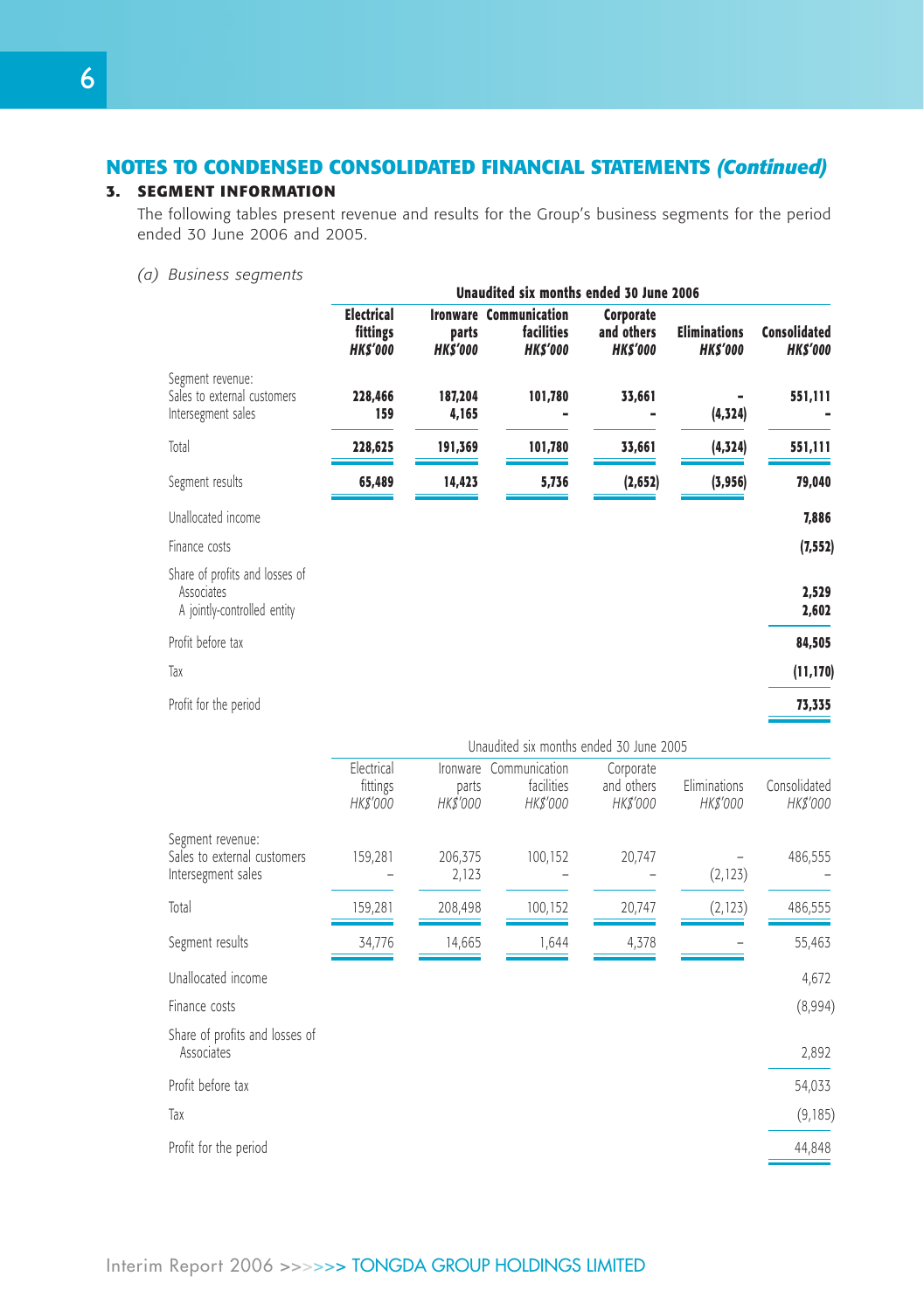# **3. SEGMENT INFORMATION** *(Continued)*

*(b) Geographical segments*

The following table presents unaudited revenue for the Group's geographical segments for the period ended 30 June 2006 and 2005.

|                                                 |                        |                  |                        |                       |                        |                       | Unaudited six months ended 30 June |                  |                        |                  |                        |                  |
|-------------------------------------------------|------------------------|------------------|------------------------|-----------------------|------------------------|-----------------------|------------------------------------|------------------|------------------------|------------------|------------------------|------------------|
|                                                 |                        | <b>Hong Kong</b> |                        | <b>Mainland China</b> |                        | <b>Southeast Asia</b> |                                    | Australia        |                        | <b>Others</b>    |                        | Consolidated     |
|                                                 | 2006<br><b>HKS'000</b> | 2005<br>HK\$'000 | 2006<br><b>HKS'000</b> | 2005<br>HK\$'000      | 2006<br><b>HKS'000</b> | 2005<br>HK\$'000      | 2006<br><b>HKS'000</b>             | 2005<br>HK\$'000 | 2006<br><b>HKS'000</b> | 2005<br>HK\$'000 | 2006<br><b>HKS'000</b> | 2005<br>HK\$'000 |
| Segment revenue:<br>Sales to external customers | 23,074                 | 29.521           | 403,609                | 378.736               | 39,143                 | 32.009                | 26,059                             | 21.121           | 59,226                 | 25.168           | 551.111                | 486,555          |
|                                                 | 23.074                 | 29.521           | 403,609                | 378.736               | 39,143                 | 32.009                | 26,059                             | 21.121           | 59,226                 | 25.168           | 551.111                | 486.555          |

### **4. PROFIT BEFORE TAX**

The Group's profit before tax is arrived at after charging/(crediting):

|                                                  | <b>Unaudited</b><br>Six months ended 30 June |          |  |
|--------------------------------------------------|----------------------------------------------|----------|--|
|                                                  | 2005<br>2006                                 |          |  |
|                                                  | <b>HKS'000</b>                               | HK\$'000 |  |
| Amortisation of leasehold land prepayments       | 226                                          | 250      |  |
| Amortisation of prepayments                      | 437                                          | 247      |  |
| Depreciation of property, plant and equipment    | 12,812                                       | 11,356   |  |
| Write-back of provision for obsolete inventories | (171)                                        | (675)    |  |

# **5. TAX**

Hong Kong profits tax has been provided at the rate of 17.5% (2005: 17.5%) on the estimated assessable profits arising in Hong Kong during the period. Taxes on profits assessable elsewhere have been calculated at the rates of tax prevailing in the countries in which the Group operates, based on existing legislation, interpretations and practices in respect thereof.

|                              | <b>Unaudited</b>         |                  |  |
|------------------------------|--------------------------|------------------|--|
|                              | Six months ended 30 June |                  |  |
|                              | 2006<br><b>HKS'000</b>   | 2005<br>HK\$'000 |  |
| Group:                       |                          |                  |  |
| Current - Hong Kong          |                          |                  |  |
| Charge for the period        | 3,125                    | 1,645            |  |
| Current - Elsewhere          |                          |                  |  |
| Charge for the period        | 12,264                   | 7,540            |  |
| Overprovision in prior years | (4, 219)                 |                  |  |
|                              | 11,170                   | 9,185            |  |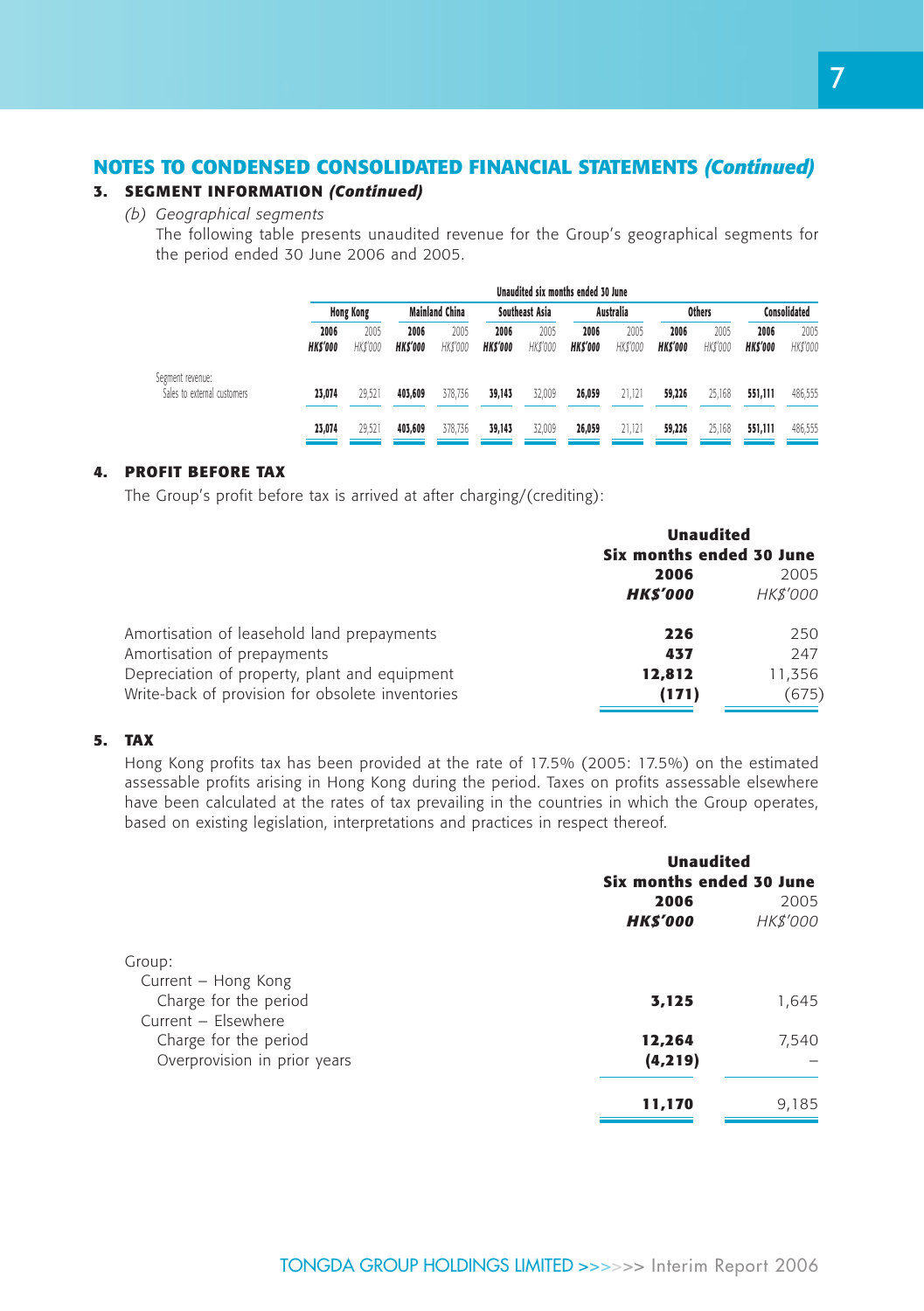#### **5. TAX** *(Continued)*

The share of tax attributable to associates amounting to HK\$508,000 (2005: HK\$669,000) is included in "Share of profits and losses of associates" on the face of the consolidated income statement. The jointly-controlled entity operating in Mainland China is exempted from corporate income tax for two years from its first profit making year and are eligible for a 50% relief from income tax for the following three years under the Income Tax Law. No provision for corporate income tax has been made for the jointly-controlled entity because the jointly-controlled entity is in its second profit making year.

The Group did not have any significant unprovided deferred tax liabilities as at 30 June 2006 (2005: Nil).

#### **6. DIVIDENDS**

|                                                              | <b>Unaudited</b><br>Six months ended 30 June |          |  |
|--------------------------------------------------------------|----------------------------------------------|----------|--|
|                                                              | 2006                                         | 2005     |  |
|                                                              | <b>HKS'000</b>                               | HK\$'000 |  |
| Interim - HK0.80 cent (2005: HK0.50 cent) per ordinary share | 26,796                                       | 16,497   |  |
| Special - Nil (2005: HK0.20 cent) per ordinary share         |                                              | 6.599    |  |
|                                                              | 26,796                                       | 23.096   |  |

#### **7. EARNINGS PER SHARE ATTRIBUTABLE TO ORDINARY EQUITY HOLDERS OF THE COMPANY**

The calculation of basic earnings per share is based on the net profit for the period attributable to ordinary equity holders of the Company of HK\$73,345,000 (2005: HK\$45,503,000), and the weighted average of 3,302,787,293 (2005: 3,299,500,000) ordinary shares in issue during the period.

The calculation of diluted earnings per share for the period ended 30 June 2006 is based on the net profit for the period attributable to ordinary equity holders of the Company of HK\$73,345,000. The weighted average number of ordinary shares used in the calculation is the 3,302,787,293 ordinary shares in issue during the period, as used in the basic earnings per share calculation and the weighted average of 16,542,059 ordinary shares assumed to have been issued at no consideration on the deemed exercise of share options during the period.

Last year's share options outstanding did not have a material dilutive effect on the basic earnings per share.

#### **8. PROPERTY, PLANT AND EQUIPMENT**

During the six-month period ended 30 June 2006, the Group acquired assets with total cost of HK\$61,012,000 (six-month period ended 30 June 2005: HK\$38,828,000). Assets with a net book value of HK\$345,000 were written off by the Group during the six-month period ended 30 June 2006 (six-month period ended 30 June 2005: Nil).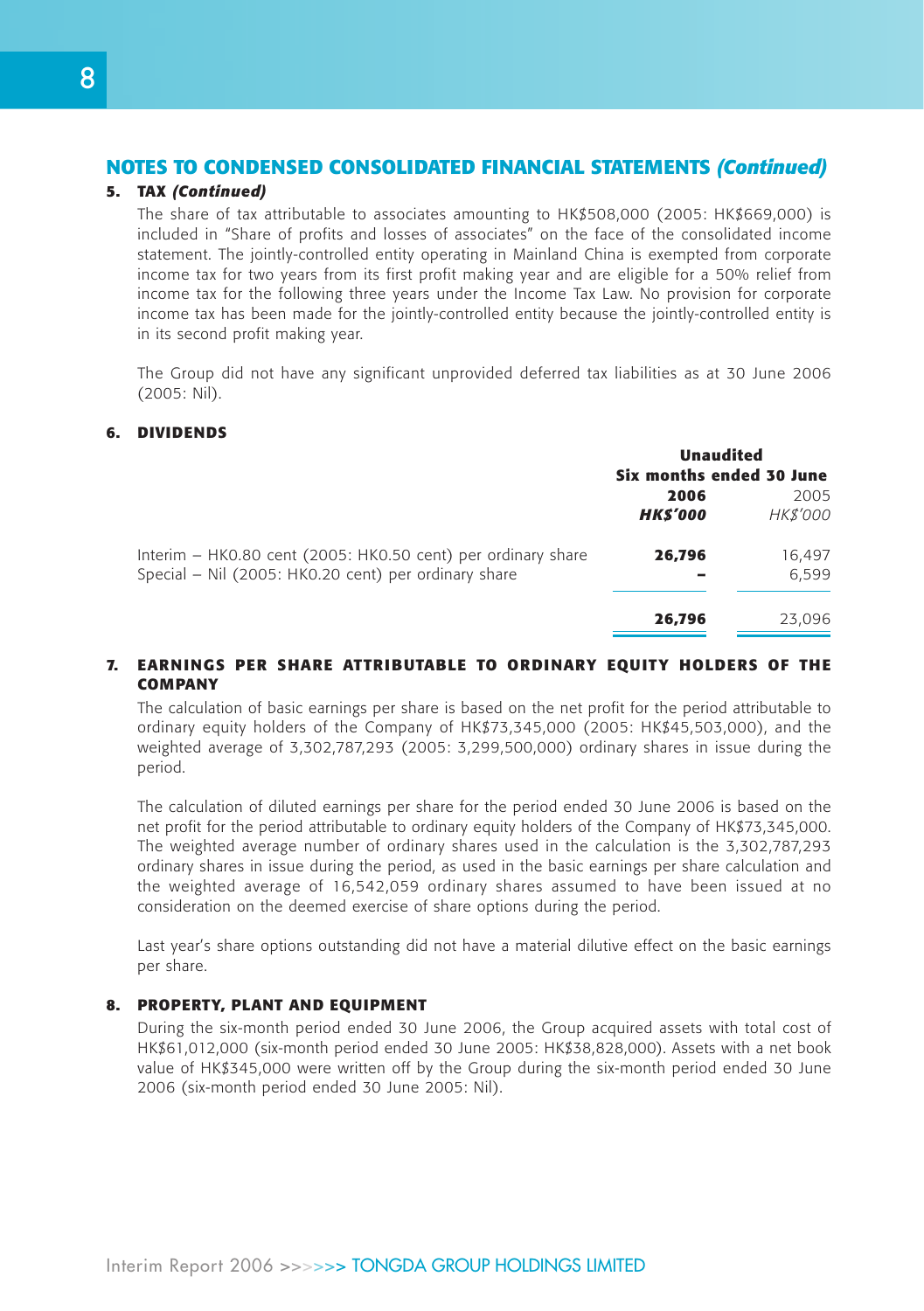#### **NOTES TO CONDENSED CONSOLIDATED FINANCIAL STATEMENTS** *(Continued)* **9. INVESTMENT PROPERTY**

|                                         | <b>Unaudited</b> | Audited     |
|-----------------------------------------|------------------|-------------|
|                                         | 30 June          | 31 December |
|                                         | 2006             | 2005        |
|                                         | <b>HKS'000</b>   | HK\$'000    |
| Carrying amount at 1 January            | 2,900            | 1,800       |
| Net profit from a fair value adjustment |                  | 1,100       |
|                                         | 2,900            | 2,900       |

The Group's investment property held under the medium term lease is situated in Hong Kong and has been pledged as security against banking facilities granted to the Group.

The Group's investment property was revalued on 30 June 2006 by RHL Appraisal Ltd, an independent firm of professionally qualified valuers, at an open market, existings use basis of HK\$2,900,000 (31 December 2005: HK\$2,900,000). The investment property is leased to third parties under operating leases, further summary details of which are included in note 14 to the unaudited condensed consolidated financial statements.

#### **10. TRADE AND BILLS RECEIVABLES**

|                                        | <b>Unaudited</b>       | Audited                 |
|----------------------------------------|------------------------|-------------------------|
|                                        | 30 June                | 31 December             |
|                                        | 2006<br><b>HKS'000</b> | 2005<br><b>HK\$'000</b> |
| Trade receivables<br>Bills receivables | 392.912<br>7,197       | 365,858<br>14.159       |
|                                        | 400,109                | 380,017                 |

It is the general policy of the Group to allow a credit period of three to six months except for the sale of fibre optic cable products on which a longer credit period of three to eighteen months is allowed in certain cases. In addition, for certain customers with long-established relationships and good past repayment histories, a longer credit period may be granted in order to maintain a good relationship. The Group seeks to maintain strict control over its outstanding receivables. Overdue balances are reviewed regularly by management. In view of the aforementioned and the fact that the Group's trade receivables relate to a large number of diversified customers, there is no significant concentration of credit risk. Trade receivables are non-interest-bearing. The carrying amounts of trade and bills receivables approximate their fair values.

An aged analysis of the Group's trade and bills receivables as at 30 June 2006, based on the invoice date, is as follows:

|                                                  | <b>Unaudited</b> | Audited         |
|--------------------------------------------------|------------------|-----------------|
|                                                  | 30 June          | 31 December     |
|                                                  | 2006             | 2005            |
|                                                  | <b>HKS'000</b>   | <i>HK\$'000</i> |
| Within 3 months                                  | 292.974          | 322,407         |
| 4 to 6 months, inclusive                         | 70,694           | 34,458          |
| 7 to 9 months, inclusive                         | 12,533           | 17,240          |
| 10 to 12 months, inclusive                       | 11.773           | 4,109           |
| More than 1 year                                 | 19,522           | 9,121           |
|                                                  | 407,496          | 387,335         |
| Impairment allowances for bad and doubtful debts | (7,387)          | (7,318)         |
|                                                  | 400,109          | 380.017         |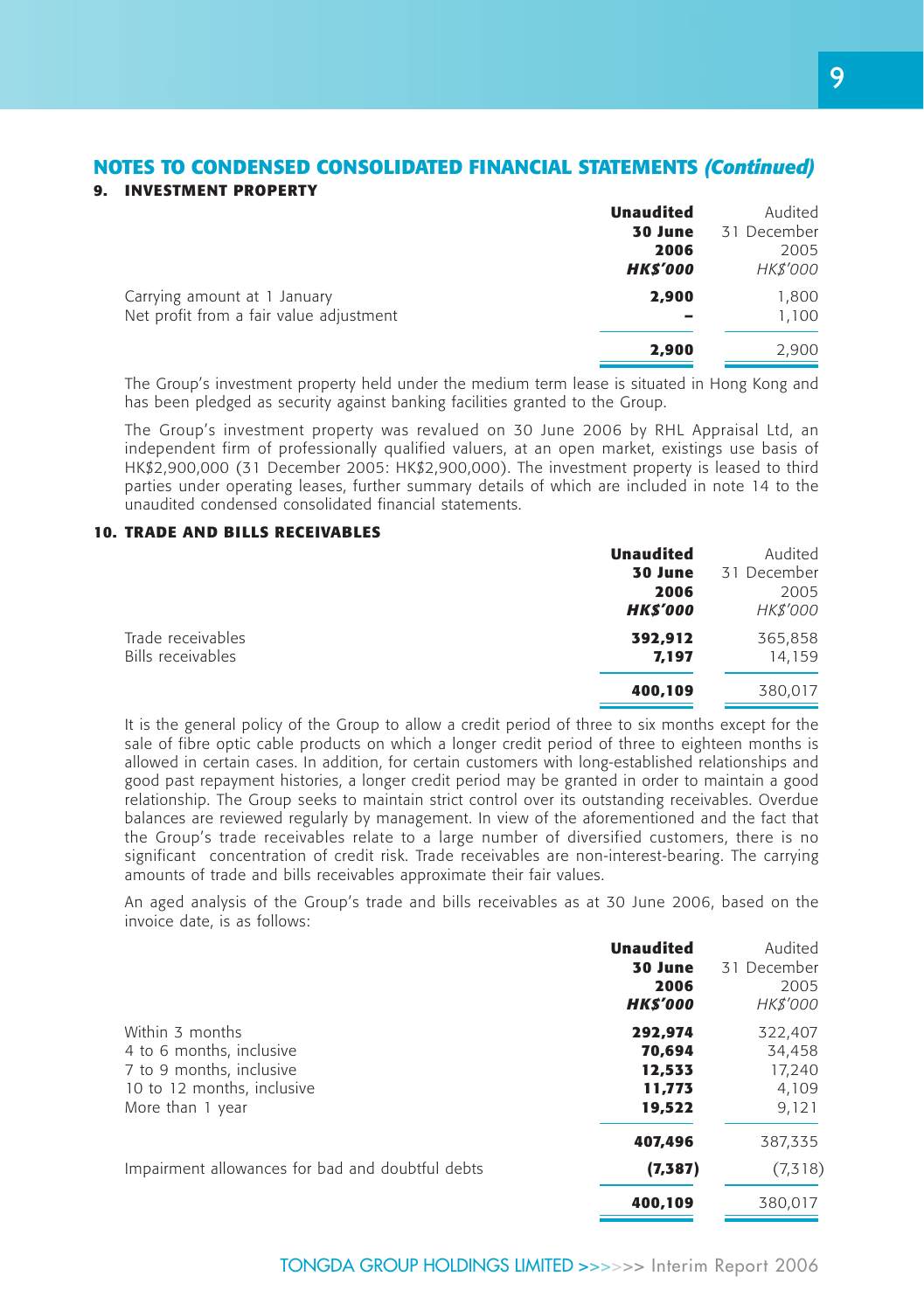# **NOTES TO CONDENSED CONSOLIDATED FINANCIAL STATEMENTS** *(Continued)* **11. TRADE AND BILLS PAYABLES**

|                | <b>Unaudited</b> | Audited     |
|----------------|------------------|-------------|
|                | 30 June          | 31 December |
|                | 2006             | 2005        |
|                | <b>HKS'000</b>   | HK\$'000    |
| Trade payables | 141,344          | 143,314     |
| Bills payables | 52,802           | 69,899      |
|                | 194,146          | 213,213     |

The carrying amounts of trade and bills payables approximate their fair values. The trade payables are non-interest-bearing and are normally settled on 60 to 90 days terms. An aged analysis of the Group's trade and bills payables as at 30 June 2006, based on the invoice date, is as follows:

|                            | <b>Unaudited</b> | Audited     |
|----------------------------|------------------|-------------|
|                            | 30 June          | 31 December |
|                            | 2006             | 2005        |
|                            | <b>HKS'000</b>   | HK\$'000    |
| Within 3 months            | 164,239          | 192,288     |
| 4 to 6 months, inclusive   | 21,819           | 14,920      |
| 7 to 9 months, inclusive   | 3,751            | 3,056       |
| 10 to 12 months, inclusive | 1.132            | 449         |
| More than 1 year           | 3.205            | 2,500       |
|                            | 194.146          | 213,213     |
|                            |                  |             |

# **12. LONG TERM INTEREST-BEARING BANK BORROWINGS**

|                        | <b>Unaudited</b> | Audited         |
|------------------------|------------------|-----------------|
|                        | 30 June          | 31 December     |
|                        | 2006             | 2005            |
|                        | <b>HKS'000</b>   | <b>HK\$'000</b> |
| Bank loans - unsecured | 125,000          | 93,750          |
|                        | 125,000          | 93,750          |

During the period, the Group entered into a loan agreement with, among other parties, Hang Seng Bank Limited and the Hongkong and Shanghai Banking Corporation Limited as coordinating arrangers in respect of the term loan facility up to an aggregate amount of HK\$200 million.

As at 30 June 2006, the Group utilised HK\$125 million to repay the previous long term loan and the balance of HK\$75 million has not been drawdown at the period end. The effective interest rate of the Group's long term bank loan is HIBOR plus 1.10% and it is supported by the corporate guarantees from the Company's subsidiaries.

The long term bank loan does not bear interest at fixed rates, so the fair value of non-current borrowing is not materially different from its book value.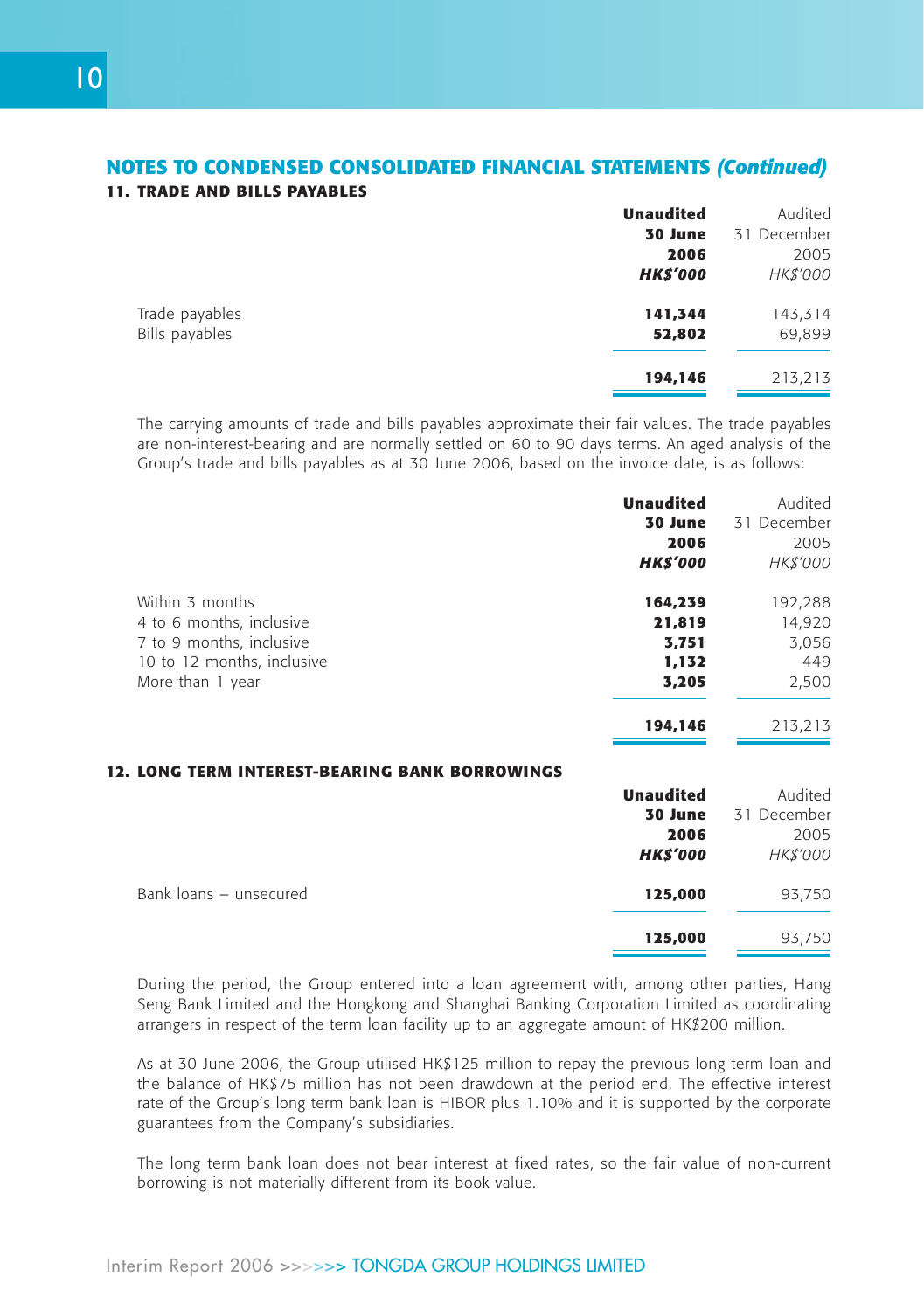# **NOTES TO CONDENSED CONSOLIDATED FINANCIAL STATEMENTS** *(Continued)* **13. SHARE CAPITAL**

|                                                                | <b>Unaudited</b> | Audited         |
|----------------------------------------------------------------|------------------|-----------------|
|                                                                | 30 June          | 31 December     |
|                                                                | 2006             | 2005            |
|                                                                | <b>HKS'000</b>   | <b>HK\$'000</b> |
| Authorised:<br>20,000,000,000 ordinary shares of HK\$0.01 each | 200,000          | 200,000         |
| Issued and fully paid:<br>3,349,500,000 (2005: 3,299,500,000)  |                  |                 |
| ordinary shares of HK\$0.01 each                               | 33,495           | 32,995          |

During the period, the number of share was increased as 50,000,000 share options were exercised by the Company's directors.

#### **14. OPERATING LEASE ARRANGEMENTS**

*(a) As lessor*

The Group leases its properties under operating lease arrangements, with leases negotiated for terms of three years. The terms of the leases generally also require the tenants to pay security deposits and provide for periodic rent adjustments according to the then prevailing market conditions.

At 30 June 2006, the Group had total future minumum lease receivables under non-cancellable operating leases with its tenants falling due as follows:

|                                                            | <b>Unaudited</b><br>30 June<br>2006<br><b>HKS'000</b> | Audited<br>31 December<br>2005<br><i>HK\$'000</i> |
|------------------------------------------------------------|-------------------------------------------------------|---------------------------------------------------|
| Within one year<br>In the second to fifth years, inclusive | 470<br>614                                            | 853<br>1,208                                      |
|                                                            | 1,084                                                 | 2,061                                             |

*(b) As lessee*

The Group leases certain of its use of land under operating lease arrangements which are negotiated for a lease term of 50 years. In addition, the Group leases certain of its office properties under operating lease arrangements. Leases for properties are negotiated for terms of over five years.

At 30 June 2006, the Group had total future minumum lease payments under non-cancellable operating leases falling due as follows:

|                                         | <b>Unaudited</b><br>30 June<br>2006<br><b>HKS'000</b> | Audited<br>31 December<br>2005<br><i>HK\$'000</i> |
|-----------------------------------------|-------------------------------------------------------|---------------------------------------------------|
| Within one year                         | 155                                                   | 145                                               |
| In the second to fifth years, inclusive | 645                                                   | 601                                               |
| After five years                        | 9,477                                                 | 9,038                                             |
|                                         | 10,277                                                | 9.784                                             |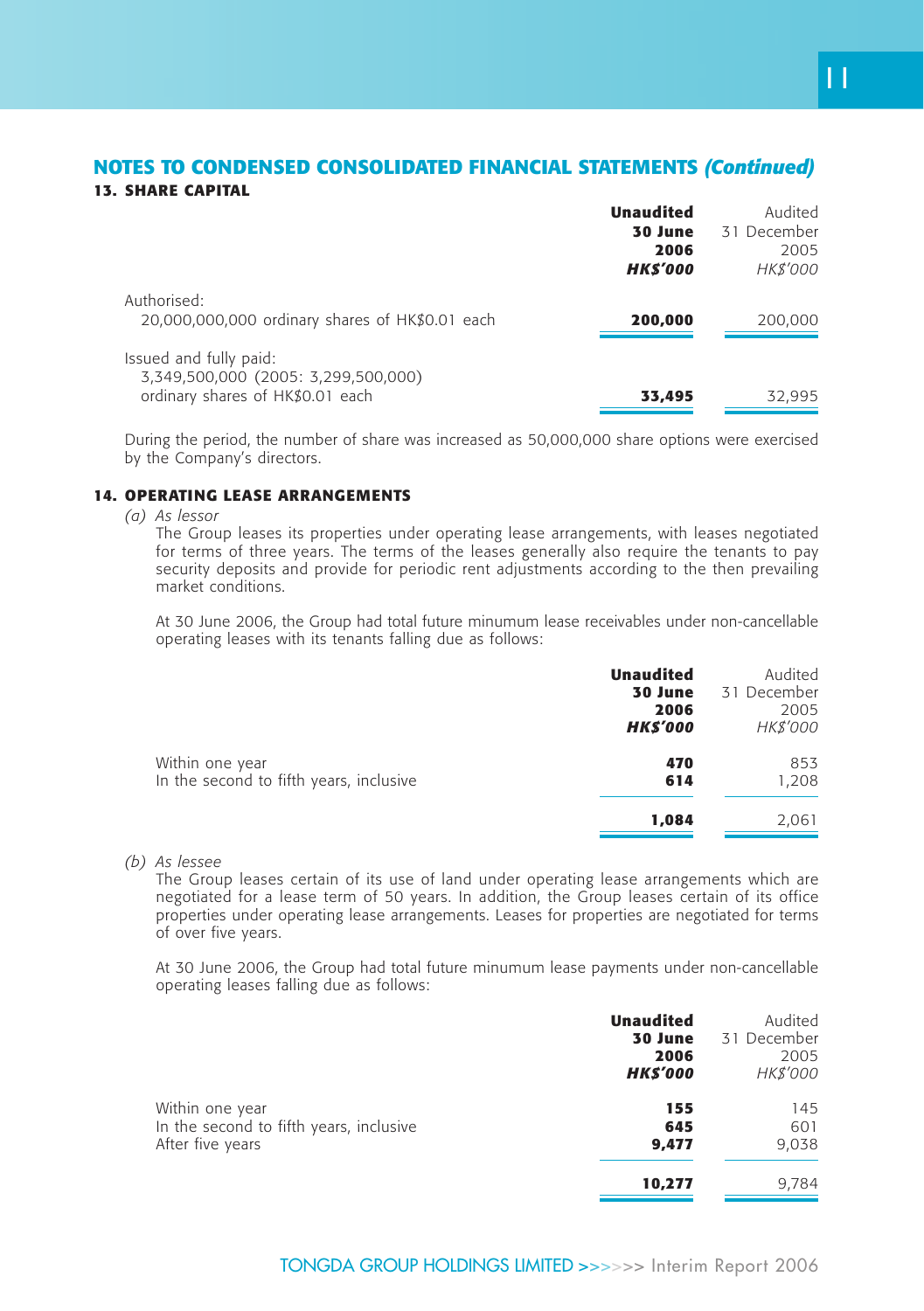# **15. COMMITMENTS**

In addition to the operating lease commitments set out in note 14(b) above, the Group had the following capital commitments contracted but not provided for at the balance sheet date:

|                                                     | <b>Unaudited</b><br>30 June<br>2006<br><b>HKS'000</b> | Audited<br>31 December<br>2005<br><b>HK\$'000</b> |
|-----------------------------------------------------|-------------------------------------------------------|---------------------------------------------------|
| Purchases of property, plant and equipment          | 83                                                    | 10,615                                            |
| Construction of factory buildings in Mainland China | 9,266                                                 | 8.845                                             |
| An investment in a subsidiary                       | 2,665                                                 | 22.579                                            |
|                                                     | 12,014                                                | 42.039                                            |

#### **16. CONTINGENT LIABILITIES**

At 30 June 2006, the Group had contingent liabilities in respect of outstanding irrevocable letters of credit of HK\$25.3 million (31 December 2005: HK\$44.0 million).

Save as disclosed above, the Group did not have any significant contingent liabilities at the balance sheet date.

### **17. RELATED PARTIES TRANSACTIONS**

In addition to the transactions detailed elsewhere in these financial statements, the Group had the following material transactions with related parties during the period.

|                                                     | <b>Notes</b> | <b>Unaudited</b><br>30 June<br>2006<br><b>HKS'000</b> | Unaudited<br>30 June<br>2005<br>HK\$'000 |
|-----------------------------------------------------|--------------|-------------------------------------------------------|------------------------------------------|
| Associates:                                         |              |                                                       |                                          |
| Sale of products                                    | (i)          | 7,313                                                 | 5,007                                    |
| Purchase of raw materials and finished goods        | (ii)         |                                                       | 19                                       |
| Technology consultancy fee                          | (iii)        | 300                                                   | 300                                      |
| Rental income                                       | (iv)         | 259                                                   | 250                                      |
| A jointly-controlled entity:                        |              |                                                       |                                          |
| Sale of raw materials                               | (v)          | 610                                                   |                                          |
| Purchase of raw materials and finished goods        | (ii)         | 1,045                                                 |                                          |
| Rental income                                       | (iv)         | 459                                                   | 261                                      |
| Sale of raw materials to a related company          |              |                                                       |                                          |
| in which a director of the Company is a shareholder | (vi)         | 45                                                    |                                          |